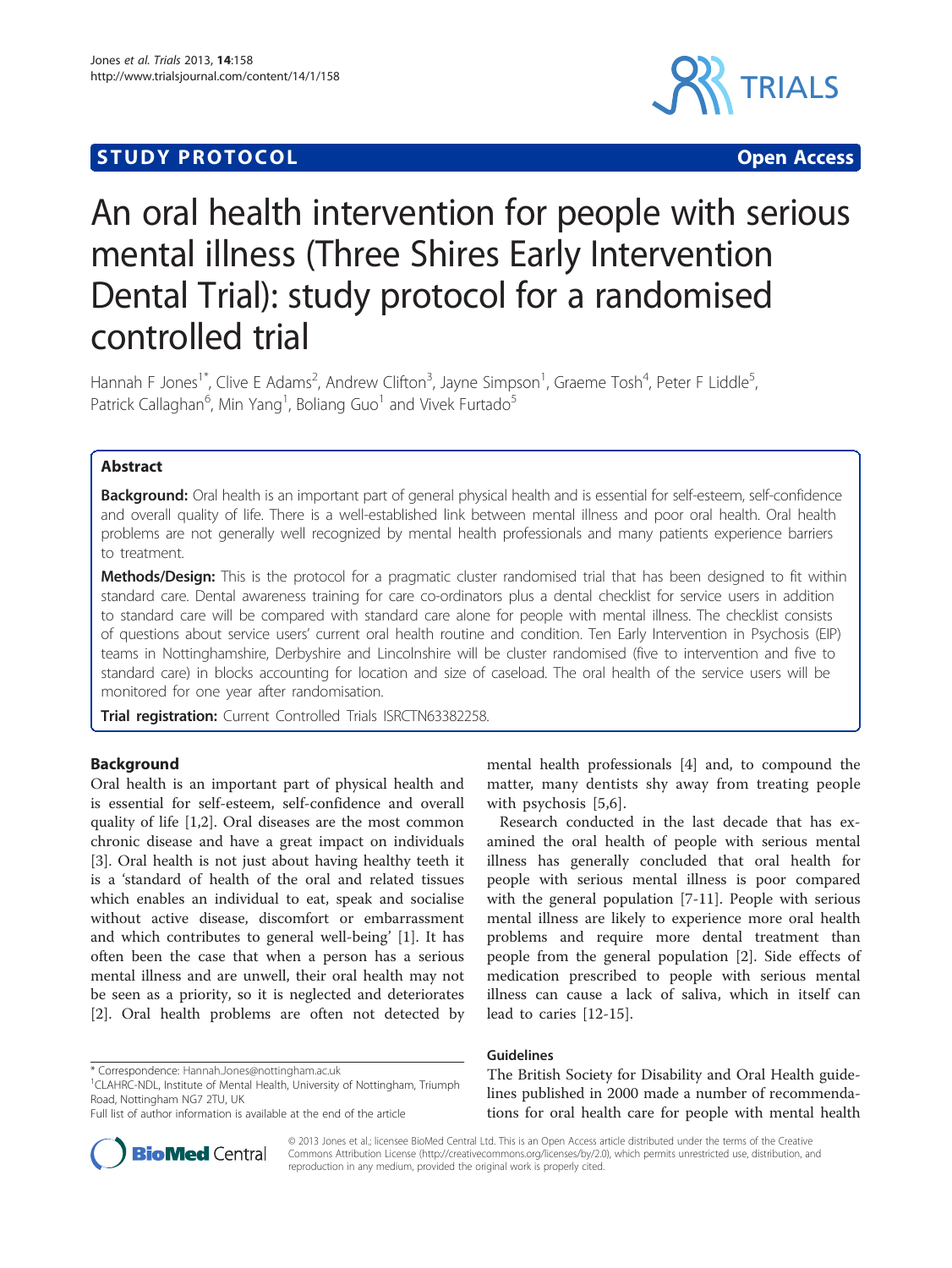problems, including providing oral health advice, support, promotion and education addressing the oral health needs of clients [\[2](#page-7-0)]. We are not aware of other guidelines regarding dental care for people who have been diagnosed with serious mental illness, practical advice is missing.

# Surveys

Recent surveys that have described the current oral health of people with serious mental illness in various settings, have concluded that the oral health of people with serious mental illness is poor, and many have indicated that it is significantly worse than the general population [[16](#page-7-0)].

# Systematic reviews

A recent systematic review and meta-analysis of advanced dental disease in people with severe mental illness found that people with mental illness were 3.4 times more likely to have lost teeth than the general population and had higher rates of decayed, missing or filled teeth [[17](#page-7-0)]. A meta-analysis of 57 studies looking at the prevalence of suboptimal oral health of people with mental illness and describing approaches to promote oral health [\[18](#page-7-0)], found a suboptimal oral health prevalence of 61% as well as highlighting the need for oral health training for mental health professionals. A recent Cochrane review [\[19\]](#page-7-0) found no relevant randomised trials comparing an oral health advice intervention with standard care for people with serious mental illness that met the inclusion criteria. Another Cochrane review assessed the effectiveness of physical health monitoring as a means of reducing morbidity, mortality and improving quality of life in people with serious mental illness but also found no trials meeting the inclusion criteria [[20](#page-7-0)].

# Trials

There are very few randomised controlled trials of monitoring or advice regarding physical health care for people with serious mental illness. One small trial randomised sixty people to interventions of motivational interviewing plus oral health education or oral health education alone and found that the oral health of individuals who received the motivational interviewing improved significantly more compared to oral health education alone [[14\]](#page-7-0). Another trial randomly assigned 100 participants to receive professional hygienic training or to a no treatment control group and also compared the effectiveness of the intervention for those treated with classical neuroleptics and atypical neuroleptics [\[21](#page-7-0)]. Results showed that the effectiveness of oral hygiene training for people receiving classical neuroleptics was lower than for those receiving atypical neuroleptics.

# **Objectives**

To examine whether dental awareness training plus a dental checklist leads to a clinically significant difference in oral health behaviour of people with serious mental illness.

# Design

# **Setting**

The trial will be conducted as part of standard care provided by the Early Intervention in Psychosis (EIP) teams in Nottinghamshire, Derbyshire and Lincolnshire (UK). These three shires are located in the East Midlands of England and each have a mixture of urban and rural areas with a diverse population. The EIP teams provide intensive treatment and support to people with a first experience of symptoms such as hearing voices or those who develop unusual beliefs which may indicate the onset of psychosis. Care co-ordinators are the main contact person for service users throughout their involvement with the service; it is the care co-ordinators who will be delivering the intervention in this trial to their service users.

The three shires dental trial was designed with considerable collaboration with EIP clinicians and service users to make it acceptable to be delivered with minimal disruption alongside standard care. The dental checklist (see Additional file [1\)](#page-6-0) was adapted from the British Society for Disability and Oral Health (BSDH) guidelines [[2](#page-7-0)] in design workshops with researchers, clinicians, service users and carers.

# Sample size

No previous trials exist [\[19\]](#page-7-0). It is, therefore, difficult to determine the number of people that need to be recruited to generate clinically significant data regarding the effect of an oral health advice intervention on the oral health of people with a serious mental illness. As we designed the study in consultation with clinicians and service users, we tried to gain an impression of the size of difference that would cause a change in practice. We did not formally record these estimates, but consensus suggested a range of between 10% to 20%. We estimate the sample size for the mid-way point (Table [1\)](#page-2-0).

Complicating this further is that this is a cluster trial so the EIP teams will be randomised as a whole team rather than at the individual patient level. Intraclass correlation coefficient (ICC) in cluster trials are difficult to estimate if no previous studies exist and to not take clustering into account would lead to ignoring the potential for a unit-of-analysis error [[22-24](#page-7-0)]. Simply estimating that we will be able to randomise the people for whom the 10 teams provide care into two groups is not an accurate reflection of the power of the study. This has to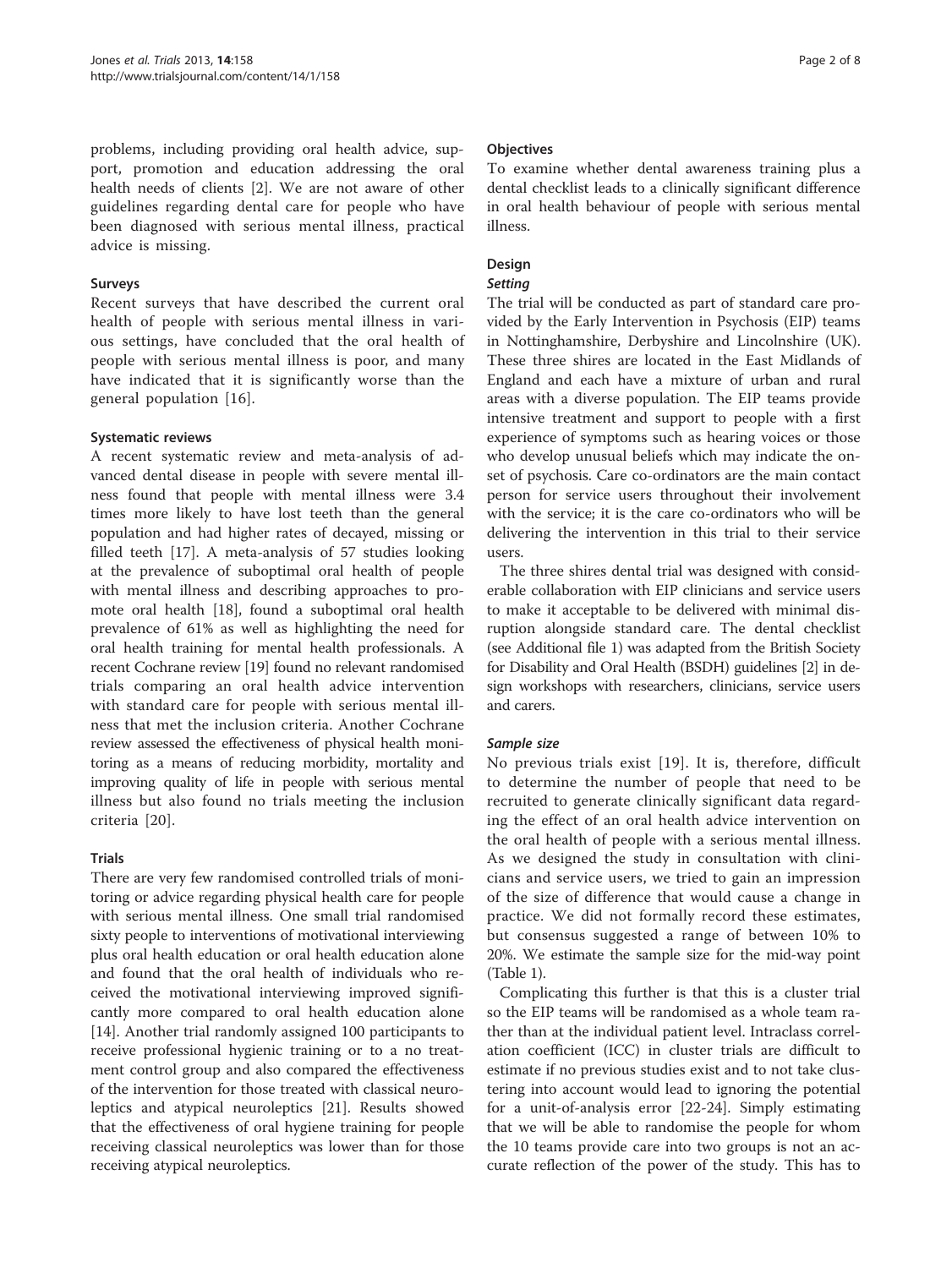| Standard care, % | Dental intervention, % | Non-cluster N (total) | Multiplied by design effect | Adjusted for 20% dropout |
|------------------|------------------------|-----------------------|-----------------------------|--------------------------|
| 5                | 20                     | 176                   | 334                         | 418                      |
| 10               | 25                     | 226                   | 430                         | 538                      |
| 15               | 30                     | 268                   | 510                         | 638                      |
| 20               | 35                     | 302                   | 574                         | 718                      |
| 25               | 40                     | 330                   | 628                         | 785                      |
| 30               | 45                     | 352                   | 670                         | 837                      |
| 35               | 50                     | 366                   | 696                         | 870                      |

<span id="page-2-0"></span>Table 1 Sample size needed to detect an absolute difference of 15% in the proportion of visits to a dentist ( $\alpha = 5$ %, power  $= 80\%$ 

be multiplied by a design effect to adjust for clustering. There are two levels of clustering within this trial, the EIP teams are the clusters that will be randomly allocated to receive the interventions but there are also clusters within the teams; the individual care coordinators. Non-cluster N was calculated using the Stata version 11 software (StataCorp, College Station, TX, USA) with alpha =  $0.05$ , power = 0.80. The design effect (DE) was calculated considering patients clustered within each staff/team and each staff sees 10 patients (DE =  $1+$  (10–1)\*0.1 = 1.9), with an intracluster coefficient of 0.1 as a best guess.

Assuming that 5% of the service users who receive standard care visit a dentist, to then detect a 15% increase in the proportion of those who visit a dentist in the dental intervention arm with 80% power at 0.05 significance level, we need 176 service users for a singlecentre trial, after adjusting for the cluster effect by multiplying this by the design effect, we need to recruit 334 service users. After further adjusting for 20% of service users lost to follow up, the final number of service users we need to recruit is 418. Other situations with various proportions of visits to a dentist in standard care are also presented in Table 1.

All these assumptions we have made in this power calculation may be correct or all may be incorrect. It is, at this point, quite impossible to say. As can be seen from the background, no studies have been undertaken in this area. There is no data to even guess what any effect may or may not be. This is a pioneering trial that will set a standard and will allow researchers in the future to have some benchmark off which to work.

# Ethical considerations

EIP team managers will be asked to consent to the trial being conducted within their teams. Informed consent will be sought from care co-ordinators in accordance with Research Ethics Committee (REC) and Good Clinical Practice (GCP) guidance. Service users will be asked by the care co-ordinator if they agree to the care coordinator completing the dental checklist at the time of

their regular appointment. Service users will not give formal consent for this trial, agreeing to answer the questions on the dental checklists is their consent. This is standard for routine care and public health measures. This is due to the intervention being aimed at the care co-ordinators who receive the dental awareness training, and it is the effect of this training and the checklist that is being measured and not the responses of each service user. The effect of this combined intervention will influence the service users' dental awareness, even if they do not complete the checklist. It will be made clear to the service users that they do not have to answer the questions if they wish and this will have no detrimental effect on their standard care. If the need arises, relevant information only will be disclosed to the care co-ordinator or another relevant individual in authority.

The trial has received a favourable opinion from the East Midlands Nottingham Research Ethics Committee (REC reference 11/EM/0205) and from the Nottinghamshire, Derbyshire and Lincolnshire National Health Service (NHS) Research and Development (R&D) departments. The trial team have research passports, GCP training, Criminal Records Bureau checks and letters of access for each NHS Trust.

All data will be made anonymous and stored securely. Changes to the protocol will not be implemented until the amendments or revised documents have received favourable opinion from the REC and R&D departments. A protocol amendment intended to eliminate an apparent immediate hazard to participants may be implemented immediately and the REC will be notified as soon as possible to request approval. Minor protocol amendments for logistical or administrative reasons may be implemented immediately and the REC will be informed.

# Methods

#### Randomisation

This is a pragmatic, open, cluster randomised controlled trial. We are limited by the number and size of the teams as well as by the compliance of the care co-ordinators. The Nottingham Clinical Trials Unit (CTU) will create a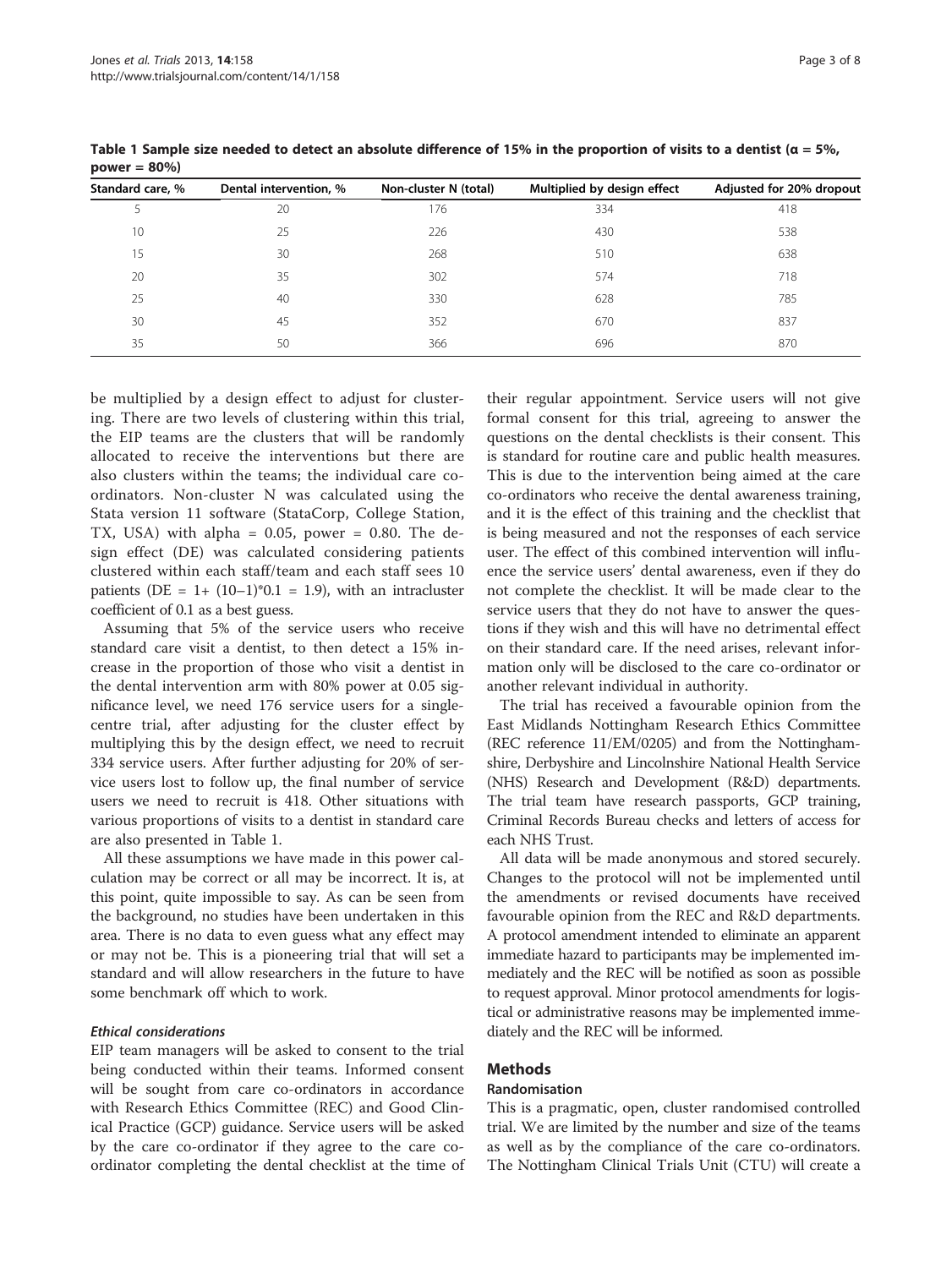randomisation program that will be used by the researcher to randomise the EIP teams. The researcher will list the teams in such a way as to anonymise them, we will then block randomise; the block being the number of teams within each county. This will ensure that each county gets some degree of exposure to the intervention. EIP teams will be grouped into pairs according to location and size of team, which will then be randomised with one team being allocated the active intervention and the other the control. Randomisation will be stratified to ensure that both of the interventions are roughly equal in terms of team location, number of care coordinators within the team and size of caseloads. The CTU will keep full records of the procedure, but there will be no requirement for having procedures for breaking code.

# Participants

Care co-ordinators will be recruited by the EIP team managers and the trial team, and service users will be recruited by the care co-ordinators. Care co-ordinators will be informed of all aspects concerning participation in the trial.

# Inclusion criteria

Any EIP team in Nottinghamshire, Derbyshire and Lincolnshire and any service users under the care of a care-coordinator in one of these teams, who is aged 18 years or above will be included. Any concomitant treatments are allowed.

# Exclusion criteria

Any EIP team that does not wish to take part and any individual care co-ordinator who feels that they do not wish to take part will be excluded. The data from service users under the age of 18 at randomisation will not be collected. People who are unable to provide informed consent will be excluded.

## Removal of participants from therapy or assessments

Teams or care co-ordinators within each team can withdraw at any time. They will have given consent but could decide to withdraw that consent. All data up to the point of withdrawal will be used. Withdrawal from the study would result in resumption of standard care. Service users will be withdrawn if a team or care co-ordinator removes their consent.

Participants may be withdrawn from the trial either at their own request or at the discretion of the Investigator. Service users will be made aware that this will not affect their future care. All participants will be made aware (via the information sheet and consent forms) that should they withdraw the data collected to date cannot be erased and may still be used in the final analysis.

# **Procedure**

Before teams are randomised, all managers will be given information sheets and asked to sign a consent form providing permission for their team to be involved in the trial. We will collect demographic information about the EIP teams to create a list of eligible service users and a cross-coding sheet by which each service user can be allocated an anonymous trial ID. Demographic information will include team location, number of care co-ordinators within the team, size of caseloads and distance to dental services from the team base. The trial team will not have access to identifiable NHS data.

# Dental intervention

After randomisation, EIP teams allocated to receive the dental intervention will be approached by the trial team to arrange a convenient time to conduct the one-off dental awareness training at the start of the 12-month intervention period. Information sheets will be given out to care co-ordinators and consent forms will be signed. This will fit within the usual multidisciplinary team meetings, but is likely to take around 30 minutes, including time for questions and shared experiences. There will be a manual in order to keep it consistent for all teams (see Additional file [2\)](#page-6-0). The training will briefly cover the aims and background of the trial, how to complete the checklist, service user ID number allocation, how to return the completed checklists to the trial team and discussion about what to do in certain situations regarding adverse events. The care co-ordinators will be encouraged to use the checklist for all their service users at their earliest convenience. The checklist is printed on carbonless copy paper, one copy of the dental checklist will be kept in the service users' notes and one will be returned in pre-paid envelopes to the trial team. Care co-ordinators will also be encouraged to offer their service users an oral hygiene information sheet which contains oral hygiene tips and information on how to find an NHS dentist (see Additional file [3](#page-6-0)).

# Control group

EIP teams allocated to the control group will continue to deliver standard care for 12 months. They will receive the dental awareness training and will be asked to use the dental checklist one year after the intervention group, following the same procedure as the intervention group. Care co-ordinators in control teams will be given information sheets and asked to sign consent forms.

## Follow-up

The trial team will prompt the intervention group care co-ordinators for the 12-month follow-up where dental checklists will be completed again for all service users. A total of 100 service users will be randomly selected from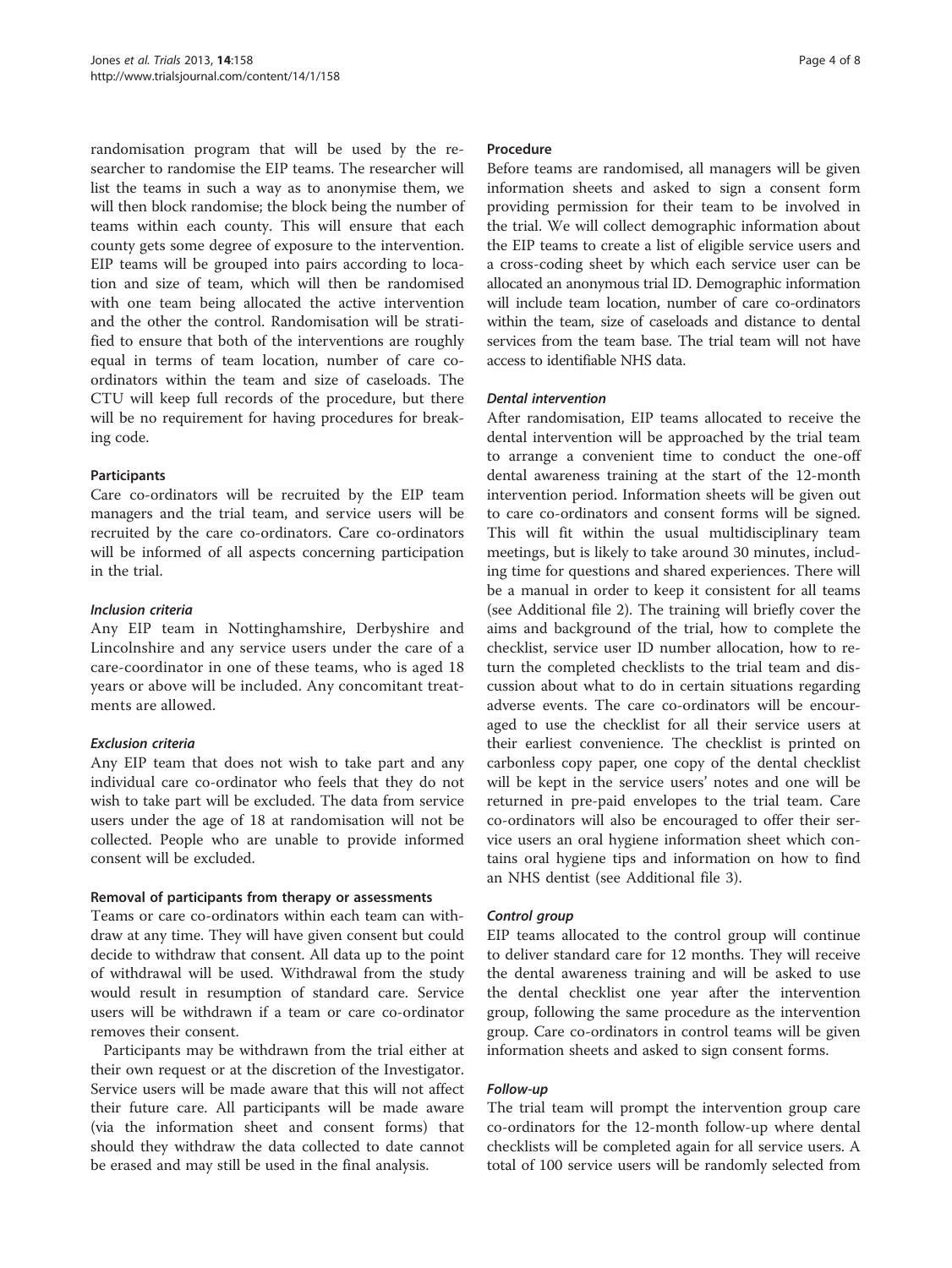all teams and their care co-ordinators will be encouraged to ask them if contact from the trial team is acceptable regarding the Oral Impacts on Daily Performance (OIDP) measure as well as for collecting detailed data from their dentists (if they have visited a dentist within the previous 12 months). If it is not - no contact will be made. For this person, the trial is then over. The OIDP is a scale which assesses the impacts to which dental problems affect an individual's life on a daily basis (see Additional file [4\)](#page-6-0).

All service users who have indicated that contact from the trial team is acceptable will be contacted by an independent researcher and consent gained for conduct. For the OIDP information sheets will be given out and consent forms will be signed. The OIDP will then be administered as a short 20-minute interview by the researcher. For the detailed dental data, information sheets will be given out and consent forms will be signed. Dentists will then be contacted and information about recent dental treatment and current state will be requested Figure 1.

# Serious unexpected events

Adverse events due to participating in this trial are not expected. Service users' mental health will be closely monitored by their EIP teams, care co-ordinators will be asked to inform the trial team of any adverse event that either the care co-ordinator or service user feels was due to the checklist. The trial team will determine the seriousness and causality in conjunction with any treating medical practitioners. Serious adverse events are divided into two categories, those that seem likely to be independent of an oral checklist and those connected to oral healthcare. All adverse events will be recorded and closely monitored until resolution, stabilisation, or until it has been shown that involvement in the trial is not the cause by the data monitoring committee. All treatment-related serious adverse events will be recorded and reported to the REC as part of the annual reports. Unexpected serious adverse events will be reported to the REC by the chief investigator who will take appropriate medical action, which

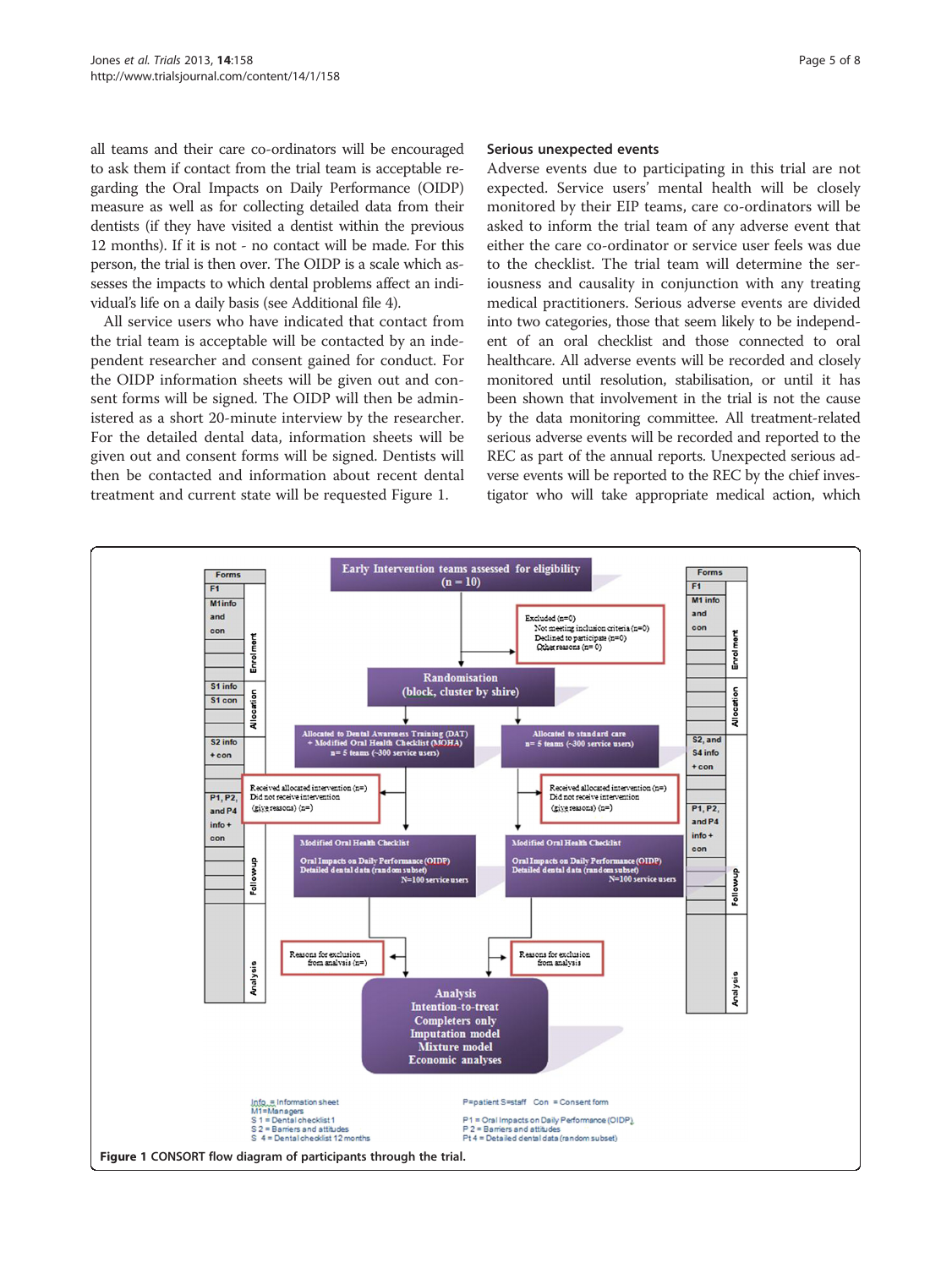may include halting the trial and informing the sponsor of such action. If the event is determined to be due to involvement in the trial the REC will be informed using the reporting form found on the NRES web page within seven days of knowledge of the event. Within a further eight days, the trial team will send any follow-up information and reports to the REC. Any necessary amendments to the protocol will be made and the REC will be informed as required. Any participant who experiences an adverse event may be withdrawn from the study at the discretion of the investigator.

## **Outcomes**

# Primary outcomes

Number of service users who have visited a dentist within 12 months of exposure to the checklist as reported on the checklist.

## Secondary outcomes

Registered with a dentist, routine check-up within the last 12 months, owning a toothbrush, cleaning teeth twice a day, non-routine visit to a dentist in the last year, replacing existing toothbrush within the last six months, problems with mouth and teeth, OIDP. A cost analysis will also be carried out and other outcomes will include whether any service users have left the EIP service for any reason, including whether they refused to give consent, were discharged to another service, or whether they passed away.

## Data

# Data analysis

This is a cluster randomised controlled trial with a small number of clusters but many participants within the clusters. We anticipate 600 to 800 dental checklists to be completed during the trial. The analysis will focus on whether the intervention has made a clinically significant difference to the data collected from the intervention teams (Additional file [5\)](#page-6-0). The expected analysis will be a multilevel modelling or random effects methods. We will not analyse any difference between the care co-ordinators. . Data will be entered into a passwordprotected database with an audit trail.

## Health economic analysis

This trial has been designed to be inexpensive to run but there will be some cost associated with training sessions and some staff time associated with completing the checklists, as well as addressing the dental needs of the service users. It is anticipated that more dental appointments will be made in the intervention teams, and the cost of these to the service user, EIP team and NHS dentist should be calculated.

There are two arms to this trial; the dental intervention delivered alongside standard care or standard care alone. The dental intervention includes a one-off session of dental awareness training provided to care coordinators within individual EIP teams, a dental information sheet provided to service users and a checklist that will be completed with each service user. This would thus lead to resource use including but not limited to planning, formulation, training and implementation of the dental awareness training as well as staff contact time for completion of checklists. Increase in level of staff input (contact time) as well as additional dental visits will need to be recorded. The cost-effectiveness analysis will be from the perspective of the National Health Service (NHS) in England, as we will plan on looking at the incremental cost-effectiveness ratio.

As this is the first pragmatic trial of oral health advice for people with serious mental illness, there is an uncertainty as to the magnitude of difference in effectiveness in the two arms of the trial. Should there be a statistically significant difference between the two groups, we would proceed with a full economic evaluation including costeffectiveness analysis and cost-utility analysis (possible as the OIDP will be administered to a sample of 100 patients). However, should there be no difference, we would conduct a partial economic evaluation in the form of a cost analysis. The primary outcome measure for this trial is number of visits to the dentist within 12 months of exposure to the checklist.

Data regarding dental visits from a subsample of 100 service users will be obtained at the end of the study period and the difference in dental visits between the two groups can be used in calculation of the incremental cost-effectiveness ratio. The effectiveness data could also be calculated as a potential savings to the NHS for varied dental treatment due to early detection of dental pathology.

The estimated unit cost of the intervention and standard care will be based on 2012 to 2013 reimbursement rates for the NHS. The costs will be determined by multiplying the resources used and their volumes by the estimated cost per unit. A cost-effectiveness analysis is a form of economic evaluation that compares the relative costs and effects of two alternative options. In this trial the incremental cost-effectiveness ratio will be the ratio wherein the denominator would be patients keeping their dental appointments during the year (or Decayed, Missing and Filled Teeth (DMFT) rates if available) and the numerator would be the cost associated with the health gain. Based on data obtained, a detailed probabilistic sensitivity analysis will be carried out in order to get a range of incremental cost-effectiveness ratios.

## Procedures for missing data

Some service users may leave the study early, but we plan to follow up as many as possible. We plan to carry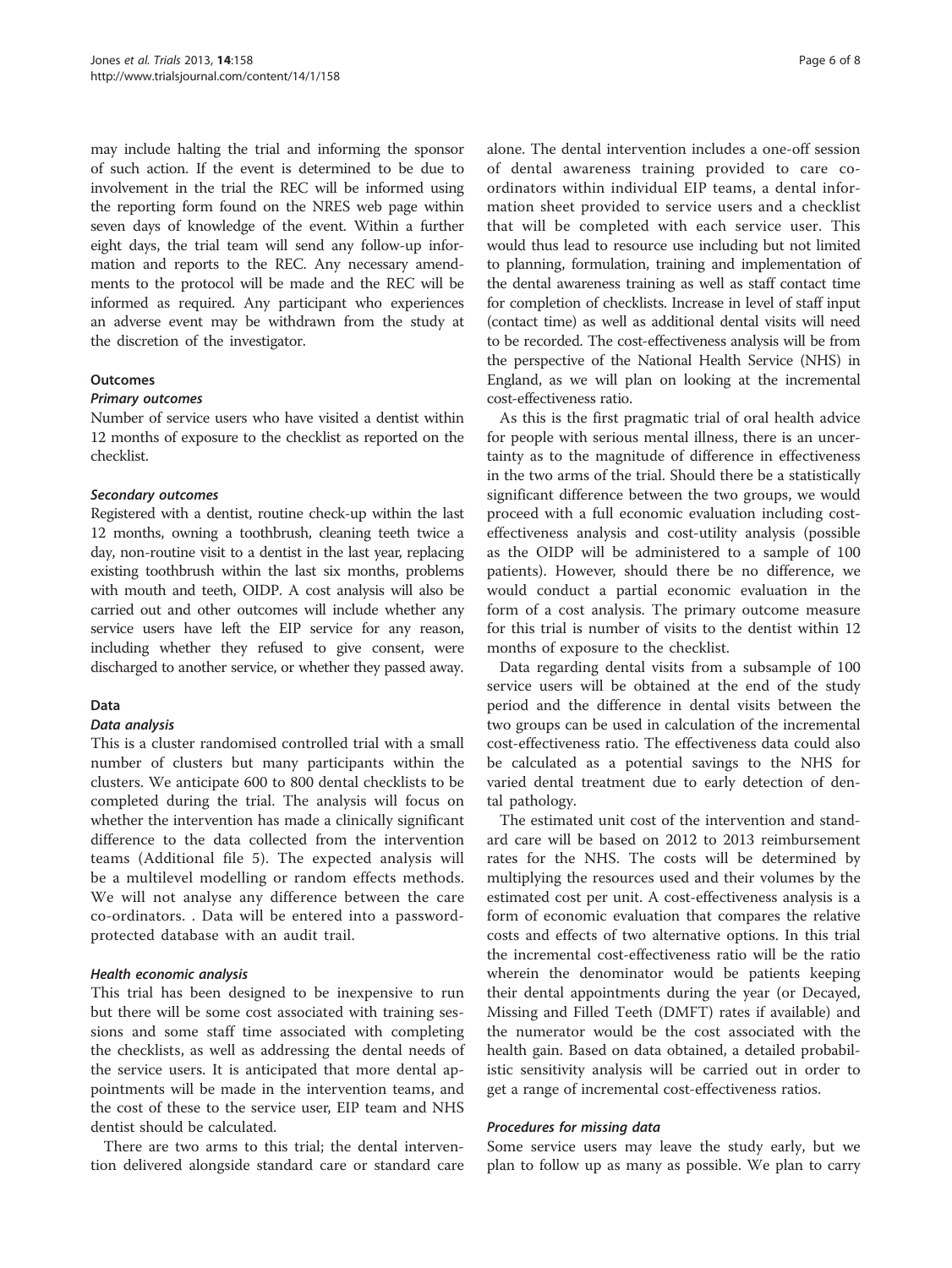<span id="page-6-0"></span>out a sensitivity analysis and a selection model to test whether data missing is at random and whether the leaving early has an effect on treatment effects. To see if the data is missing at random, we will analyse whether it correlates to or is associated with the rest of the data. For data missing at random, a multiple imputation method will be used to fill missing values. If data missing is not at random or it may bias treatment effects, we shall run a selection-bias correction model (mixture model) to adjust for such bias.

# Data monitoring

Monitoring of trial data includes confirmation of informed consent, source data verification, data storage and data transfer procedures, local quality control checks and procedures, back-up and disaster recovery of any local databases and validation of data manipulation. Entries on Case Report Forms (CRFs) will be verified by inspection against the source data. A sample of CRFs (10% or as per the study risk assessment) will be checked on a regular basis for verification of all entries made. In addition, the subsequent capture of the data on the trial database will be checked. Where corrections are required, these will carry a full audit trail and justification as to why amendments were made.

Trial data and evidence of monitoring and systems audits will be made available for inspection by the REC as required. In keeping with the GCP guidelines and in accordance with the University of Nottingham's Research Code of Conduct, the chief investigator will maintain all records and documents regarding the conduct of the study, which will be kept for at least seven years or for longer if required. If the responsible investigator is no longer able to maintain the study records, a second person will be nominated to take over this responsibility. The trial master file and trial documents held by the chief investigator on behalf of the sponsor shall be finally archived at secure archive facilities at the University of Nottingham. This archive shall include all trial databases and associated meta-data encryption codes.

## Governance

The Advisory Group is a multidisciplinary group to give advice and direction to the overall project and will meet every six weeks to begin with but will also provide continuing support and meet every few months for the duration of the trial. The Steering Group will meet twice a year to monitor the overall progress of the trial, adherence to the protocol and patient safety. The Data Monitoring Group will meet once a year to assess the progress and safety of the trial while providing the sponsor with recommendations regarding trial modification, continuation or termination. The Management Group consists of the trial team and will meet every week regarding the day-to-day running of the trial and data collection. This group will also communicate any unexpected events to both the Steering Group and the Advisory Group.

# Trial status

Recruitment started in February 2012. As of August 2012, 10 EIP teams caring for a total of 1,074 service users have been randomised. Recruitment for new trial sites is underway.

# Additional files

[Additional file 1](http://www.biomedcentral.com/content/supplementary/1745-6215-14-158-S1.pdf): Three shires dental checklist.

[Additional file 2](http://www.biomedcentral.com/content/supplementary/1745-6215-14-158-S2.docx): Three shires early intervention dental trial. Dental awareness training manual.

[Additional file 3](http://www.biomedcentral.com/content/supplementary/1745-6215-14-158-S3.doc): Promoting healthy teeth and gums.

[Additional file 4](http://www.biomedcentral.com/content/supplementary/1745-6215-14-158-S4.pdf): Oral Impacts on Daily Performance (OIDP): interviewer-administered questionnaire.

[Additional file 5](http://www.biomedcentral.com/content/supplementary/1745-6215-14-158-S5.docx): Dummy tables. Primary outcomes. Secondary outcomes.

#### Competing interests

The authors declare they have no competing interests.

#### Authors' contributions

HJ drafted the initial version of the protocol and coordinated revisions leading to the final manuscript for submission. CEA initiated the project. AC, JS and GT contributed to the methodology and supported the development of the project. PL and PC helped to initiate the project and supported the development of the project. MY and BG contributed to the statistical analysis section of the protocol and supported the development of the project. VF contributed to the health economic analysis section of the protocol and supported the development of the project. All authors read and approved the final manuscript.

#### Acknowledgements

The authors with to acknowledge: (1) the Nottingham Clinical Trials Unit for their ongoing advice. (2) Members of the Dental Advisory Group and care co-ordinators, service users and carers who participated in design workshops: too many people to mention individually who in times of transition have given time and energy, some of whom have now moved on. (3) Local collaborators, managers, care co-ordinators and service users from the EIP teams currently participating in the trial.

#### Funding

This paper presents independent research commissioned by the National Institute for Health Research (NIHR). The views expressed in this paper are those of the author(s) and not necessarily those of the NHS, the NIHR or the Department of Health.

Participants will not be paid to participate in the trial but will be refunded any costs for travel beyond receiving standard care.

#### Author details

<sup>1</sup>CLAHRC-NDL, Institute of Mental Health, University of Nottingham, Triumph Road, Nottingham NG7 2TU, UK. <sup>2</sup>Cochrane Schizophrenia Group, Institute of Mental Health, University of Nottingham, Triumph Road, Nottingham NG7 2TU, UK. <sup>3</sup>School of Human & Health Sciences, University of Huddersfield, Queensgate, Huddersfield HD1 3DH, UK. <sup>4</sup>Ferham Clinic, Kimberworth Road, Rotherham S61 1SAJ, UK. <sup>5</sup> Division of Psychiatry, Institute of Mental Health University of Nottingham, Triumph Road, Nottingham NG7 2TU, UK. <sup>6</sup>School of Nursing, Midwifery and Physiotherapy, Queen's Medical Centre, Derby Road, Nottingham NG7 2UH, UK.

#### Received: 6 September 2012 Accepted: 13 May 2013 Published: 29 May 2013